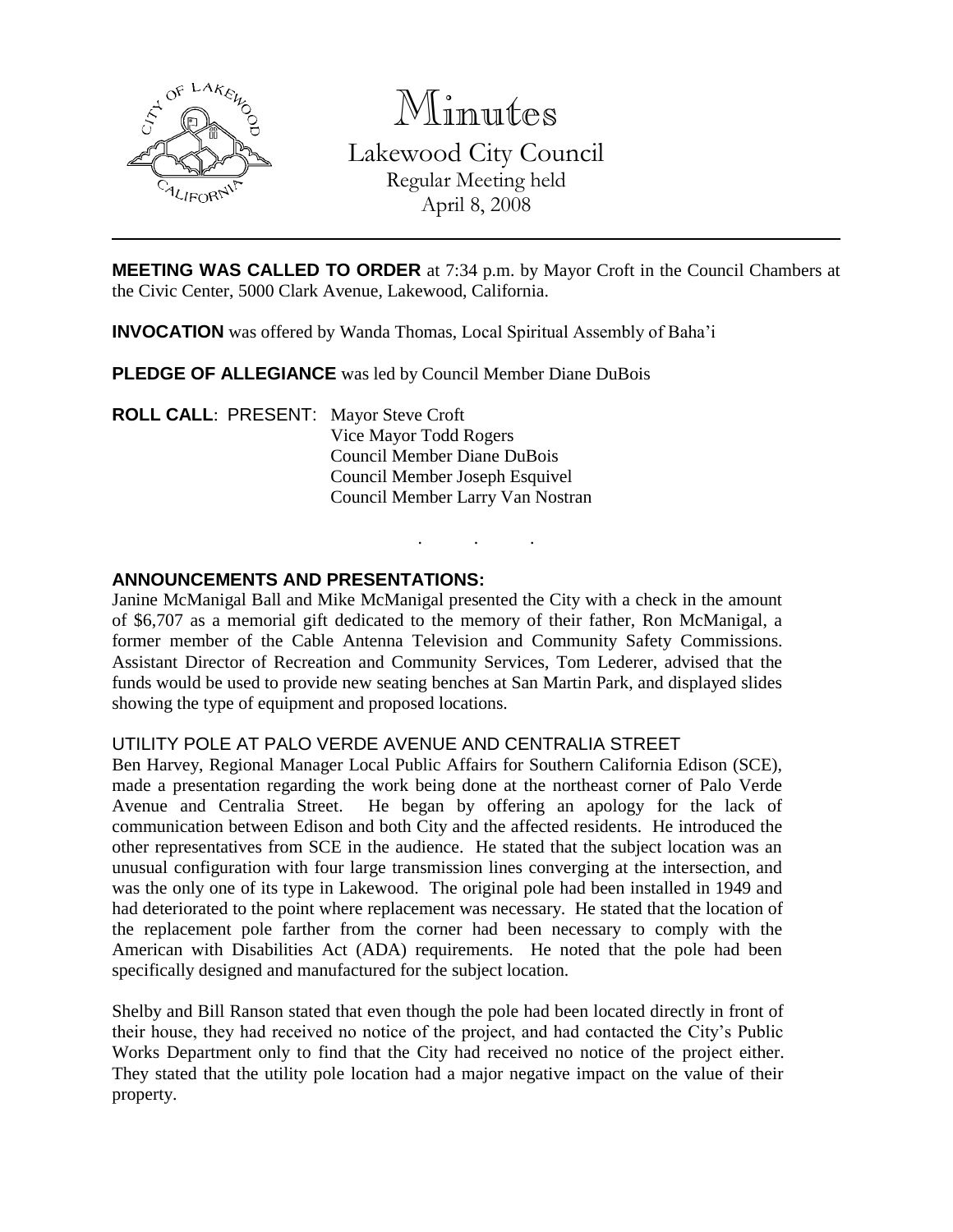UTILITY POLE AT PALO VERDE AVENUE AND CENTRALIA STREET - Continued Carol Snyder, Kim Phillips, Clarence Beatty, Robert Rowe, Eric Streton, Jeff Palzer, William Wynne, Diane Hundley and Yasmin Muniz spoke in opposition to the location of the utility pole. Among their concerns were the extreme size of the pole, reduced visibility, pedestrian safety at the adjacent bus stop, potential for graffiti, and lack of notice prior to construction.

Ben Harvey replied to several of the issues raised by stating that the location of the pole was necessary for line support. He noted that while it was unusual to have such a large pole in a residential area, there were other similar poles within Edison's service areas. He stated that Edison had a franchise right-of-way to work within the parkway and that the project had been exempt from any notification requirements since it was a pole replacement, not new construction. He also noted that Edison had an existing, aggressive graffiti removal program. He concluded by stating that the pole was necessary to provide service to 22,000 customers and was the current and best technology available.

Jeff Billingsley, Transmission Design Manager for SCE, stated that the pole was designed to be self-supporting and would not require the supporting guy wires like the old wooden poles. He also stated that the reason the pole was taller than the original was because they had eliminated an existing loop in the circuits, which made the system more reliable, but required additional height for spacing.

Responding to a question from Council Member DuBois, Mr. Billingsley stated that the reason for the large circumference of the pole was to provide adequate support for the pole's height, that there was no equipment located inside the pole.

Council Member Van Nostran stated that the City worked hard on aesthetics so that neighborhoods would look pleasant, and that this pole was just ugly. He inquired why SCE had not considered separating the circuits at the subject intersection so a smaller pole could be used or locating the larger pole on the other side of the corner, away from the front of the home. Mr. Harvey stated that this project was just a pole change and that to separate circuits would require a major infrastructure change. Mr. Billingsley stated that if the pole were to be moved around the corner, wires would have to cross over private property. Council Member Van Nostran offered that if an infrastructure change was necessary to correct the unusual circuit configuration at this location so that a normal pole could be utilized, Edison should be considering that option.

Vice Mayor Rogers suggested using the pole as a temporary measure until a solution could be found for a more desirable location. Mr. Billingsley stated that the pole provided an improvement to the electrical system and that moving it around the corner would put additional pressure on the other area poles. Vice Mayor Rogers tasked the Edison personnel with finding a "Plan B" for the pole that would be less of an impact on the neighborhood. He concluded by stating that the pole was a disaster that no one would want in front of their home and that it needed to go. He suggested Edison work with the City staff to look at alternatives, but cautioned that the City would be prepared to support the family and neighborhood through available legal processes.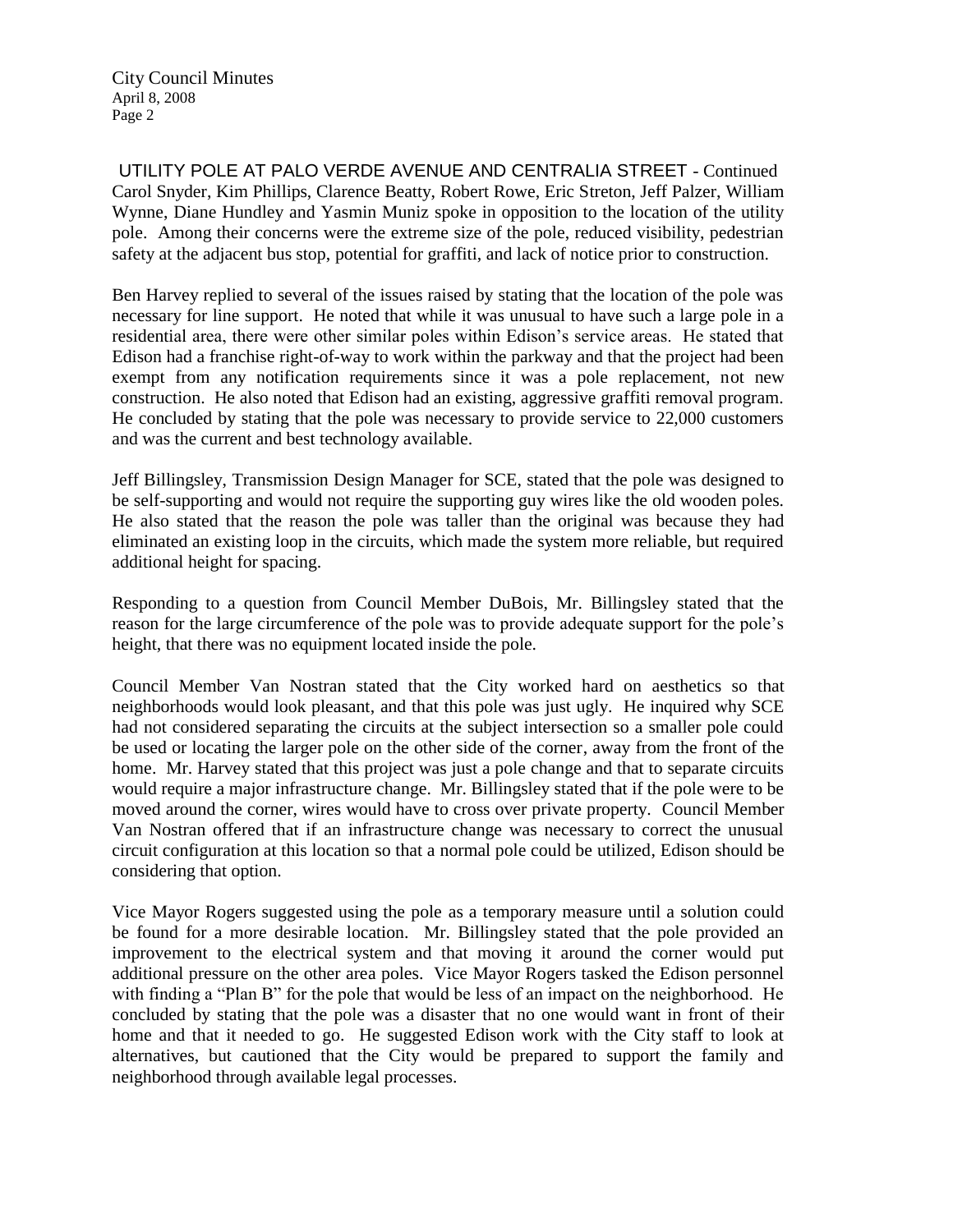UTILITY POLE AT PALO VERDE AVENUE AND CENTRALIA STREET - Continued Council Member DuBois inquired if the improvements offered by the new pole would be a cure for the extreme outages experienced in the City last summer. Mr. Harvey stated that although these circuits would be more reliable, it would not solve all of the problems which caused the outages. She noted that while she understood the need for a unique solution to an unusual configuration, it was Edison's design and they should resolve the problem with a more acceptable work around.

Council Member Esquivel concurred with his colleagues and stated that re-location was necessary.

Mayor Croft pointed out that the City Council was unanimous in their dislike of the huge new pole and its location. He stated that surely there were other options, and that with its extensive knowledge and experience, the SCE personnel could and should have found a better option.

City Attorney Steve Skolnik stated that it was understood that the City had no ability to control or regulate Southern California Edison, who was under the authority of the California Public Utilities Commission. He noted that the affected residents would have the legal standing to challenge Edison on this issue and that while City staff was working with both the affected residents and SCE, the City was not in the best position legally to have the right to do something about the situation.

Mayor Croft stated that there was a big difference between having the right to do something and in doing the right thing.

VICE MAYOR ROGERS MOVED AND COUNCIL MEMBER VAN NOSTRAN SECONDED TO DIRECT STAFF TO WORK WITH SOUTHERN CALIFORNIA EDISON TO FIND AN ALTERNATE LOCATION FOR THE POLE WHICH WOULD BE MORE AMENABLE TO THE RESIDENTS.

Mr. Harvey stated that SCE had been contacted by the Public Utilities Commission and would be reporting to them tomorrow on the actions at this meeting. He stated that the project would remain on hold until a response was received from the PUC.

Council Member Van Nostran sought assurances from Mr. Harvey that Edison would not proceed with the work until they had met with the City staff to look for project alternatives. Mr. Harvey stated that while he could not guarantee that an acceptable alternative could be found, he would guarantee that Edison personnel would work with City staff on the matter before further action was taken. Mr. Harvey did note that action must be taken to address the deteriorated pole.

UPON ROLL CALL VOTE, THE MOTION WAS APPROVED:

AYES: COUNCIL MEMBERS: Esquivel, DuBois, Rogers, Van Nostran and Croft NAYS: COUNCIL MEMBERS: None . . .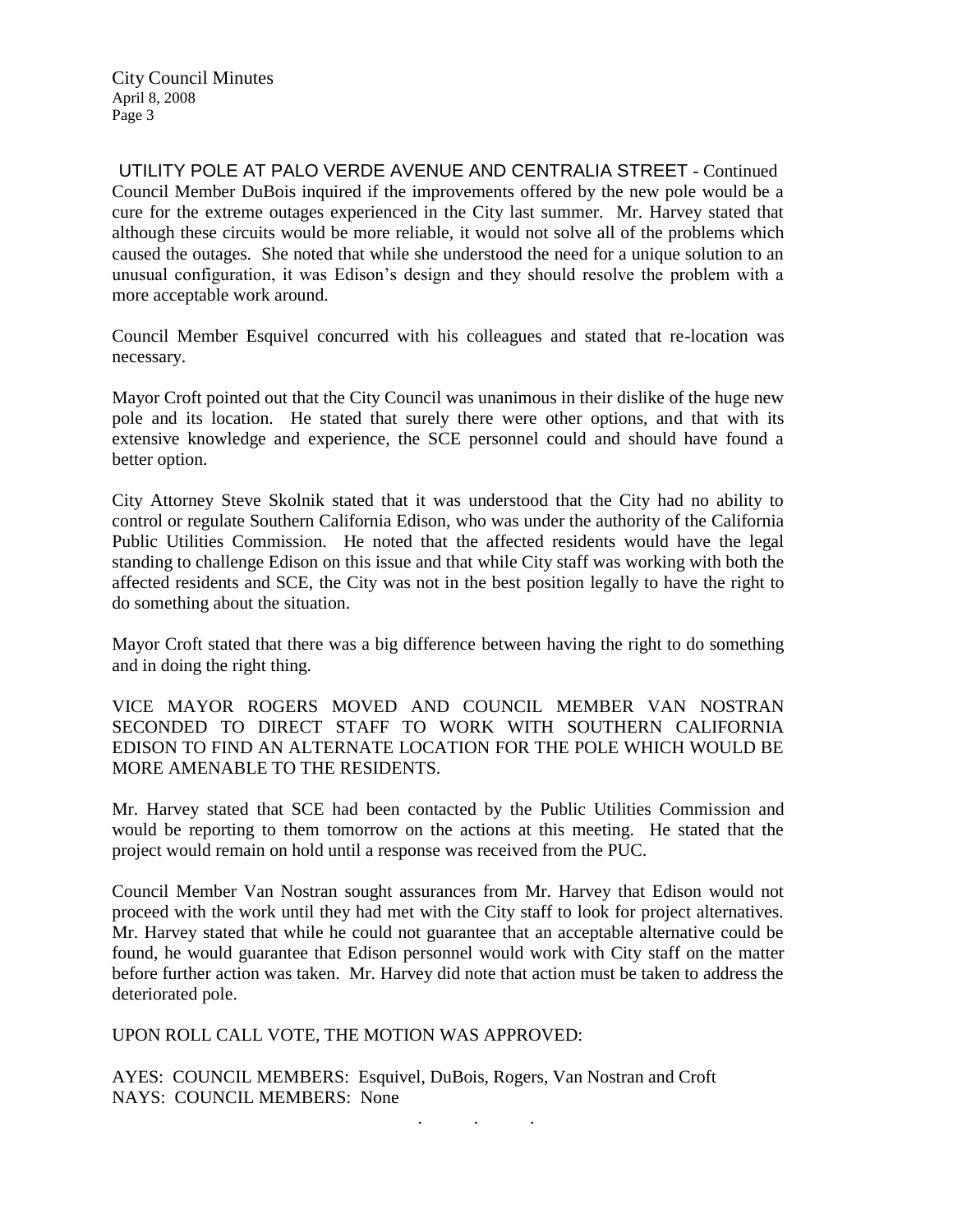At 9:03 p.m., Mayor Croft called for a brief recess. At 9:11 p.m., the meeting was reconvened with all Members of Council present.

. . .

### **ROUTINE ITEMS:**

COUNCIL MEMBER DUBOIS MOVED AND COUNCIL MEMBER ESQUIVEL SECONDED TO APPROVE ROUTINE ITEMS 1 THROUGH 3.

RI-1 Approval of Minutes of the Meeting held March 25, 2008

RI-2 Approval of Personnel Transactions

RI-3 Approval of Registers of Demands

UPON ROLL CALL VOTE, THE MOTION WAS APPROVED:

AYES: COUNCIL MEMBERS: Esquivel, DuBois, Rogers, Van Nostran and Croft NAYS: COUNCIL MEMBERS: None

## **1.1 • ORDINANCE NO. 2008-1; PERTAINING TO THE SALE, DISCHARGE, USE OR POSSESSION OF ILLEGAL FIREWORKS**

. . .

The City Attorney advised that the proposed ordinance had been developed at the direction of the Public Safety Committee and Vice Mayor Rogers. If enacted, the ordinance would extend penalties for the use of illegal fireworks to those who owned or controlled a property and allowed others to use illegal fireworks on their property.

ORDINANCE NO. 2008-1; AN ORDINANCE OF THE CITY COUNCIL OF THE CITY OF LAKEWOOD AMENDING SECTION 3105 OF THE LAKEWOOD MUNICIPAL CODE PERTAINING TO THE SALE, DISCHARGE, USE OR POSSESSION OF ILLEGAL FIREWORKS

Mayor Croft opened the public hearing at 9:14 p.m. and called for anyone in the audience wishing to address the City Council on this matter. There was no response.

### VICE MAYOR ROGERS MOVED AND COUNCIL MEMBER DUBOIS SECONDED TO INTRODUCE ORDINANCE NO. 2008-1.

Council Member Van Nostran stated it was the responsibility of a host to ensure that no illegal fireworks were shot off from their property.

#### UPON ROLL CALL VOTE, THE MOTION WAS APPROVED:

AYES: COUNCIL MEMBERS: Esquivel, DuBois, Rogers, Van Nostran and Croft NAYS: COUNCIL MEMBERS: None

. . .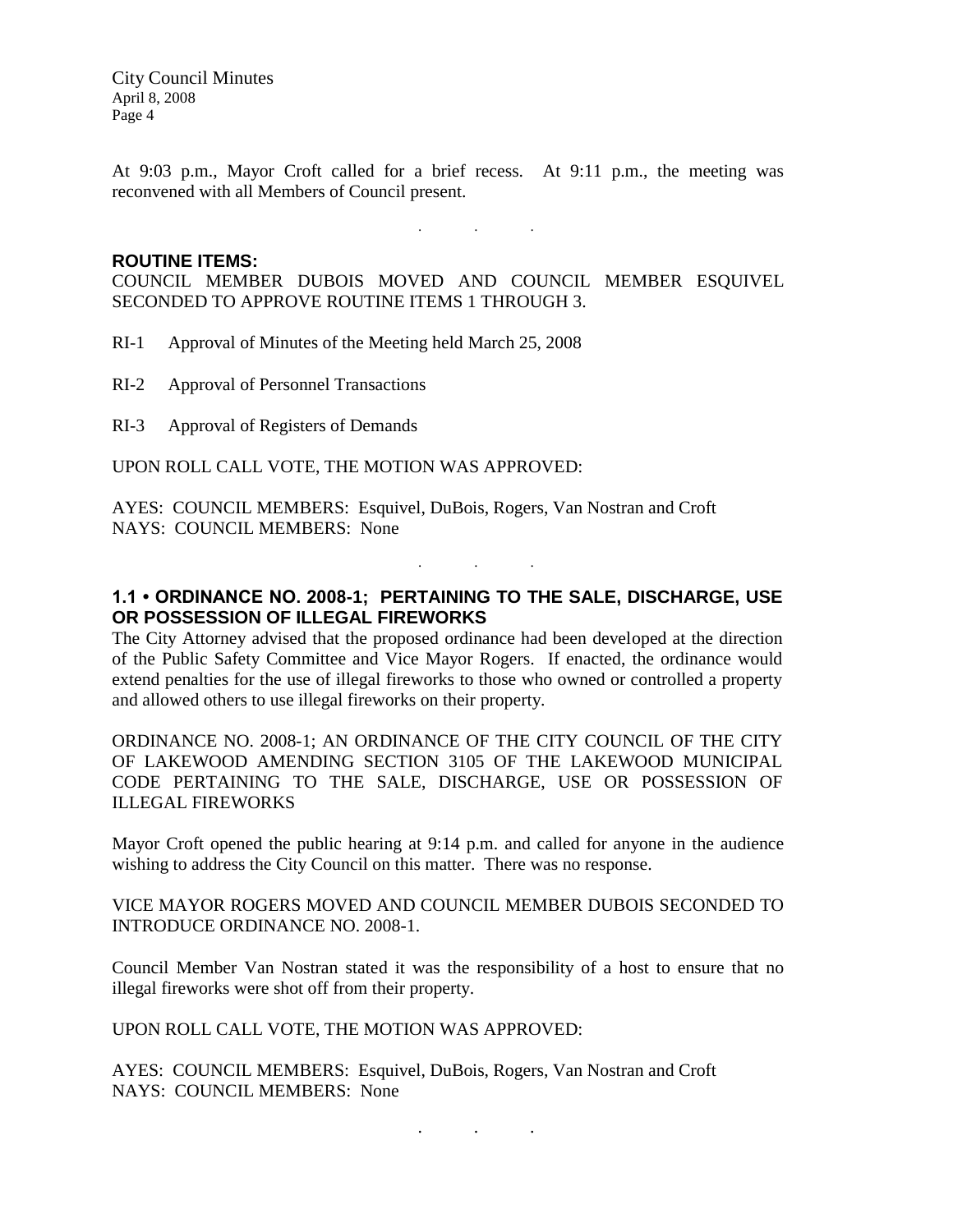# **3.1 • APPOINTMENTS TO GOVERNMENTAL ASSOCIATIONS, ORGANIZATIONS & COMMITTEES**

Mayor Croft presented his organizational and committee appointments.

| ORGANIZATIONAL APPOINTMENTS<br><b>California Contract Cities</b>                    |                                                      |                                                        |  |                      |
|-------------------------------------------------------------------------------------|------------------------------------------------------|--------------------------------------------------------|--|----------------------|
| Association DuBois - Representative                                                 |                                                      | Esquivel – Alternate                                   |  |                      |
| California Joint Powers<br><b>Insurance Authority</b>                               |                                                      | Van Nostran - Representative Croft - Alternate         |  |                      |
| <b>Consolidated Youth Services Network</b><br>Policy Board<br><b>Advisory Board</b> |                                                      | Rogers - Representative<br>Carol Flynn Jacoby (Admin.) |  | Croft - Alternate    |
| So. Calif. Association of Governments (SCAG)<br><b>General Assembly</b>             |                                                      | Croft - Representative                                 |  | DuBois – Alternate   |
| Gateway Cities COG Board                                                            |                                                      | DuBois - Representative                                |  | Esquivel - Alternate |
| Greater Los Angeles County<br><b>Vector Control District</b>                        |                                                      | Esquivel - Representative                              |  |                      |
| Job Training Partnership Act<br><b>SELACO WIB</b>                                   | DuBois - Policy Board<br>Pam Hyland - Advisory Board |                                                        |  |                      |
| League of California Cities<br>L.A. County Division                                 |                                                      | Croft - Representative                                 |  | DuBois - Alternate   |
| <b>City Selection Committee</b>                                                     |                                                      | Croft - Representative                                 |  | DuBois - Alternate   |
| <b>Annual League Conference</b>                                                     |                                                      | Esquivel - Representative                              |  | Croft - Alternate    |
| L.A. County Sanitation<br>District #3 $&$ #19                                       |                                                      | Croft - Representative                                 |  | Rogers - Alternate   |
| <b>Southeast Water Coalition</b>                                                    |                                                      | Rogers - Representative                                |  | Croft - Alternate    |
| <b>STANDING COMMITTEES</b><br><b>Intergovernmental Relations</b>                    |                                                      | Croft - Chair                                          |  | Rogers - Member      |
| Lakewood Schools                                                                    |                                                      | Rogers - Chair                                         |  | Van Nostran - Member |
| <b>Environmental Management</b>                                                     |                                                      | DuBois - Chair                                         |  | Esquivel - Member    |
| <b>Public Safety</b>                                                                |                                                      | Rogers - Chair                                         |  | Van Nostran - Member |
| Park Development/Community Services                                                 |                                                      | Esquivel - Chair                                       |  | Dubois - Member      |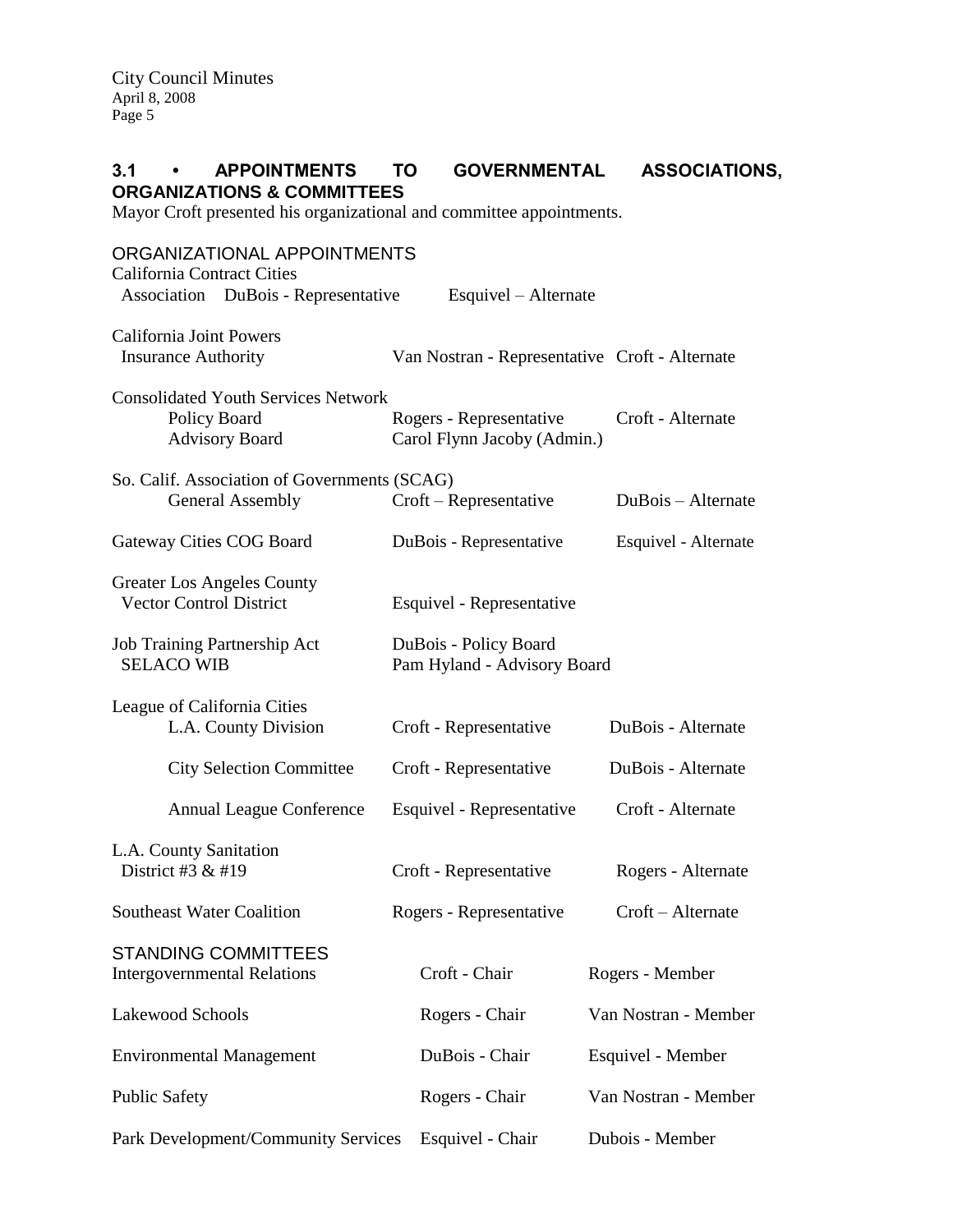## **3.1 • APPOINTMENTS TO GOVERNMENTAL ASSOCIATIONS, ORGANIZATIONS & COMMITTEES**

| <b>Water Resources</b> | Croft - Chair | Van Nostran - Member |
|------------------------|---------------|----------------------|
|                        |               |                      |

Community Promotion DuBois - Chair Esquivel - Member

COUNCIL MEMBER DUBOIS MOVED AND VICE MAYOR ROGERS SECONDED TO APPROVE THE ORGANIZATIONAL AND COMMITTEE APPOINTMENTS AS PRESENTED. UPON ROLL CALL VOTE, THE MOTION WAS APPROVED:

AYES: COUNCIL MEMBERS: Esquivel, DuBois, Rogers, Van Nostran and Croft NAYS: COUNCIL MEMBERS: None

### **3.2 • RECOMMENDATION OF WATER RESOURCES COMMITTEE REGARDING GROUNDWATER STORAGE PROGRAM**

. . .

Water Resources Director Jim Glancy displayed slides and gave a presentation based on the memo in the agenda. He stated that a small work group of water pumpers had been laboring to develop a defined program for groundwater storage in the Central Basin. Some elements of the program would include defining available storage in the basin, allow storage without replenishment fees, increase carryover of unused rights from year to year, establish guidelines for inter-basin transfer of stored water, and remove the California Department of Water Resources as Watermaster. It was the recommendation of the Water Resources Committee that the City Council support moving forward with the proposed Refined Framework for Groundwater Storage in the Central and West Coast Groundwater Basins and direct staff to suspend or rescind approval for legal services paid to the City of Downey to litigate the groundwater storage in the Central Groundwater Basin.

COUNCIL MEMBER DUBOIS MOVED AND COUNCIL MEMBER VAN NOSTRAN SECONDED TO APPROVE THE COMMITTEE'S RECOMMENDATIONS.

Mayor Croft stated that as Chairman of the Water Resources Committee, he had been monitoring this issue and that the work group had achieved much to protect water rights and increase flexibility without the need for litigation.

UPON ROLL CALL VOTE, THE MOTION WAS APPROVED:

AYES: COUNCIL MEMBERS: Esquivel, DuBois, Rogers, Van Nostran and Croft NAYS: COUNCIL MEMBERS: None

. . .

At 9:42 p.m., the Regular Meeting of the City Council was recessed for the Meeting of the Lakewood Redevelopment Agency. At 9:44 p.m., the City Council Meeting was reconvened.

. . .